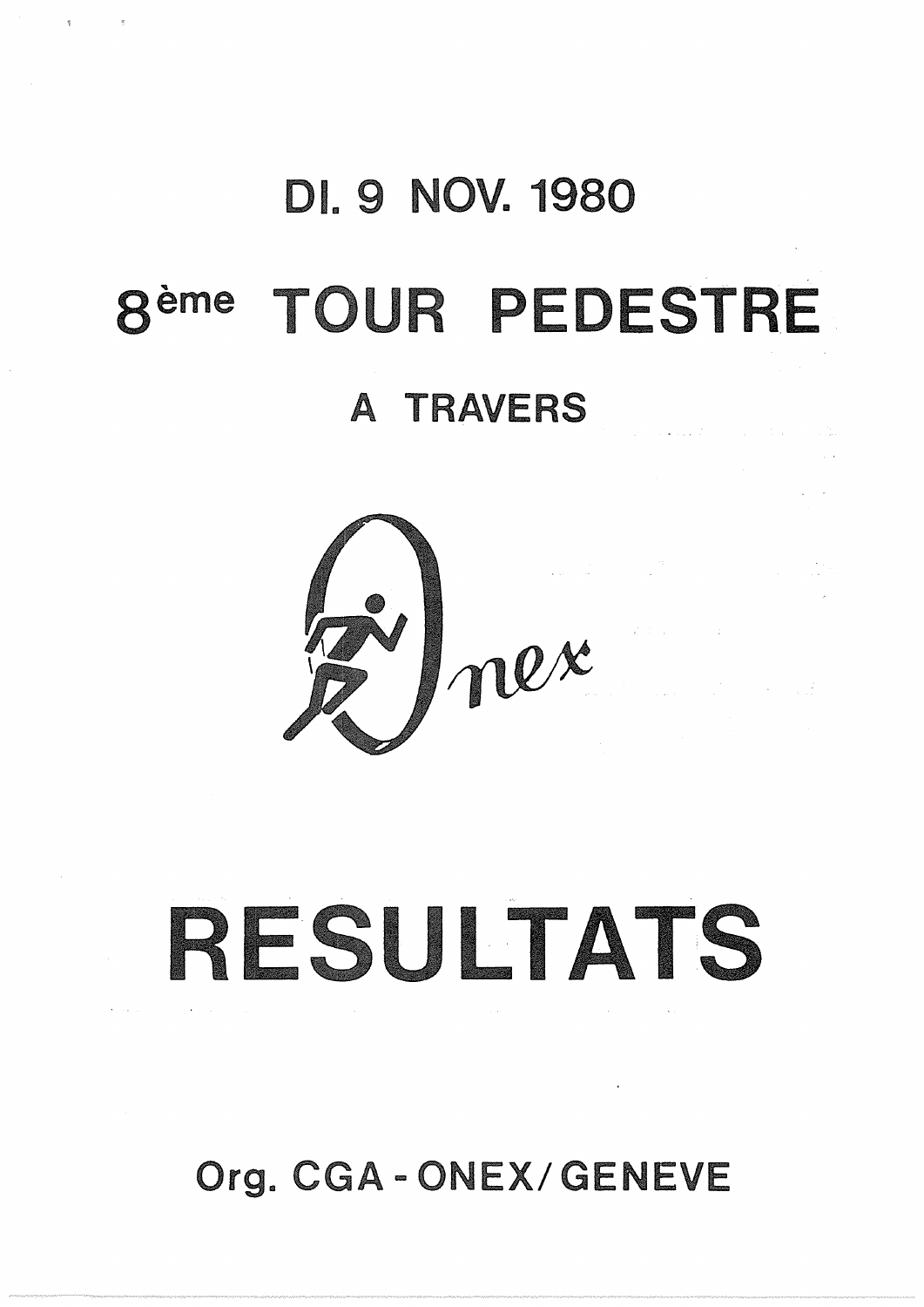#### RELAIS

 $\sim 10^{-1}$ 

| Catégorie féminine<br>km 1.300                |          |
|-----------------------------------------------|----------|
| $l_e$ C G A D I                               | 3126#    |
| 2. Stade Genève I                             | 3132"    |
| 3. C G A O II                                 | 31571    |
| 4. Stade Genève II                            | 3154"    |
| Catégorie masculine "jeunesse" km 1.300       |          |
| 1. Stade Genève                               | 3123#    |
| 2. SFG Bernex-Confignon                       | 31401    |
| 3. C G A O II                                 | 31431    |
| 4.  C G A O III                               | 4118n    |
| Catégorie masculine "adolescents"<br>km 1.300 |          |
| l. Stade Genève                               | 2154#    |
| 2. C G A O                                    | 2!57"    |
| 3. SFG Bernex-Confignon                       | $3!01^n$ |

| Catéoorie masculine "adultes" | $km$ 1.300 |  |
|-------------------------------|------------|--|
| l. Club Hyg. de Châtelaine    | 21501      |  |
| 2. Urania Genève-Sport        | 2151"      |  |
| 3. Corps de Police de Genève  | 31 NA      |  |

による。<br>「現在する」の場合には、「Windows」ということになる。<br>「要求」をしないポートをしている。

 $\sim 10^4$ 

Chronométrage effectué avec des montres de précision L O N G I N E S

 $\sim$   $\sim$ 

 $\mathcal{R}^{\text{max}}_{\text{max}}$ 

 $\hat{\mathcal{A}}$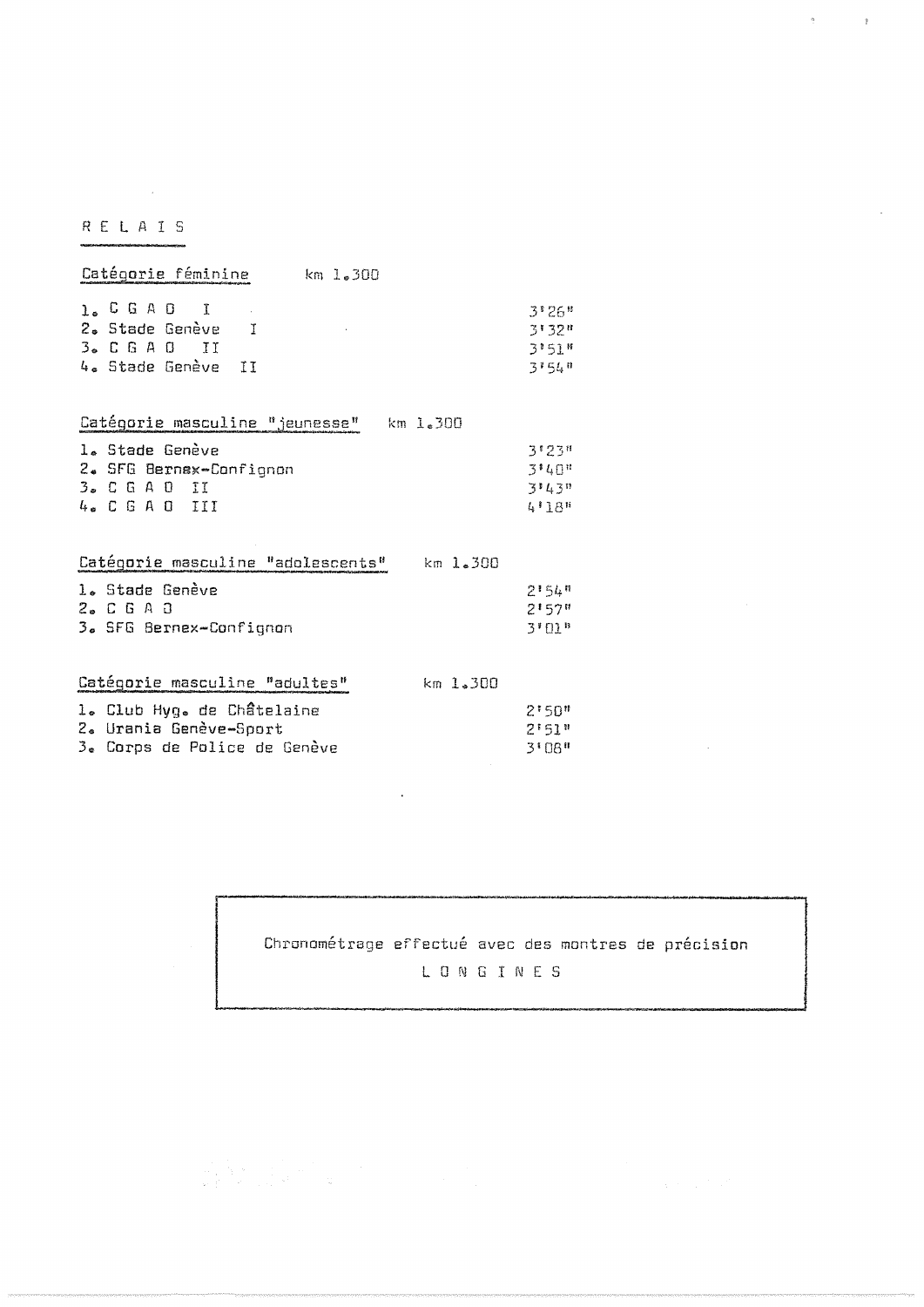| RANG                            | ANNEF                                         | NOM & PRENOM                                                                                                                                | CLUB/DOMICILE                                                                            |
|---------------------------------|-----------------------------------------------|---------------------------------------------------------------------------------------------------------------------------------------------|------------------------------------------------------------------------------------------|
|                                 |                                               | Catégorie Populaire Hommes et Dames<br>$km$ 5,4                                                                                             |                                                                                          |
| 2<br>3<br>4<br>5<br>6<br>7<br>В | 59<br>41<br>47<br>48<br>48<br>61<br>56<br>-52 | Byrne-Sutton Quentin<br>Zapf Werner<br>Clisson Henri<br>Burri William<br>Descruy André<br>Magalhaes Antonio<br>Castro Manuel<br>Zoss Walter | Meinier<br>SFG Meyrin<br>Boudry<br>Petit-Saconney<br>Ville-La-Grand<br>Genève<br>Veyrier |
| 9                               | 52.                                           | Schmid Erancois                                                                                                                             | Genève<br>$R$ nnoun                                                                      |

Schmid François

Houlmann Michel

Luthi Marcel

Urfer Benoit

Gillot Eric

Leisi Gérard

Piller Alain

Frisch Arthur

Borgacci Enio

Sidorenko Marc

Robert Antoine

Laboureur Gérard

D'Odorico Amédée

Clisson Richard

Frantiere Dominique

Monnerat Jean-Claude

Etienne Jacqueline

Fragnière Jean-Marc

Berclaz Bernard

Tomczak Roman

Beusch Fritz

Bouvier J.F.

Clisson Ivan

Iten Walter

Simon Pierre

Berla Emilio

Ganiere Roger

Fromaigeat J.L.

Macheret Janine

Lombard Pierre

Borgeaud Alain

Gasparini Juan

Delesderrier Michel

Beckwith Toni

Conus Michel

Ecuyer Guy

Garin Christian

Croix Michel

Kapre Michel

Gérard John

Imhof Beat

Epars Olivier

Blondin Armand

Le Grand Roy Philippe

Viviand Christian

Chappuis Francis

Robert-Tissot André

 $\mathcal{C}$ 

 $10$ 

11

 $12$ 

 $13$ 

 $14$ 

15

16

17

 $18$ 

19

20

21

22

23

 $\vec{c}$ 4

25

26

27

28

29

 $30$ 

31

32

33

34

35

36

37

38

39

 $40$ 

 $41$ 

 $42^{1}$ 

 $43$ 

 $l_4 l_4$ 

45

 $5<sub>5</sub>$ 

 $47$ 

 $48$ 

49

50

51

52

53

 $54$ 

55

 $\sim$   $\sim$   $\,$ 

52

 $42$ 

52

 $5B$ 

46

47

60

57

48

38

56

49

 $41$ 

46

34

46

51

56

43

49

49

55

50

68

71

33

 $42$ 

55

35

59

 $48$ 

37

49

50

52

35

43

57

51

49

56

 $47$ 

| SFG Meyrin        | 18'15"  | ×               |
|-------------------|---------|-----------------|
| Boudry            | 18'19"  | ×               |
| Petit-Saconnex    | 18'45"  | ×               |
| Ville-La-Grand    | 18!54"  | ×               |
| Genève            | 19!12"  | ×               |
| Veyrier           | 19'14"  | ×               |
| Genève            | 19'18"  | ×               |
| Genève            | 19'20"  | ×               |
| Meyrin            | 19'30"  | ×               |
| Genève            | 19143#  | ×               |
| Genève            | 19'51"  | $\times$        |
| Corsier           | 20'01'' | x               |
| Petit-Saconnex    | 20:03"  | ×               |
| Carouge           | 20'16'' | ×               |
| Genève            | 20'18"  | ×               |
| UGS Genève        | 20'18"  | ×               |
| Dnex              | 20'20"  | ×               |
| Genève            | 20'21"  | ×               |
| Meyrin            | 20'25"  | ×               |
| Meyrin            | 20'33"  | ×               |
| Carouge           | 21'23"  | ×               |
| Meyrin            | 21125"  | ×               |
| Onex              | 21'28"  | ×               |
| CGAO              | 21'48"  | ×               |
| Genève            | 21'59"  | ×               |
| Genève            | 22'00"  | ×               |
| Acacias           | 22*18"  | ×               |
| Genève            | 22'23"  | ×               |
| Genève            | 22'27'' | ×               |
| Fond.Ecole Int.GE | 22134"  | x               |
| Grand-Lancy       | 22135"  | ×               |
| Versoix           | 22*41"  | ×               |
| Vermier           | 22148"  | ×               |
| Onex              | 22157#  | Χ               |
| Genève            | 23'08"  | ×               |
| Boudry            | 23'16"  | ×               |
| Boudry            | 23'20"  | ×               |
| Veyrier           | 23*20*  | ×               |
| Meyrin            | 23'22"  | x               |
| Boudry            | 23'28"  | ×               |
| Onex              | 23130"  | ×               |
| CGAO              | 231391  | ×               |
| Chapelle          | 23!51"  | ×               |
| Onex              | 24*12*  | ×               |
| Onex              | 25'10"  | ×               |
| <b>Onex</b>       | 25†29‼  | ×               |
| Meyrin            | 26100"  | ×               |
| Onex              | 26'14"  | ×               |
| Petit-Lancy       | 26'20"  |                 |
| Onex              | 27113"  | ×<br>×          |
| Avanchet          | 27138"  | ×               |
| Onex              | 28'00"  | x               |
| Vésenaz           | 28'04"  |                 |
| Meyrin            | 36'17"  | ×<br>(marcheur) |
|                   |         |                 |
|                   |         |                 |

 $H$ 

 $\bar{x}$ 

**TEMPS** 

18'00"

D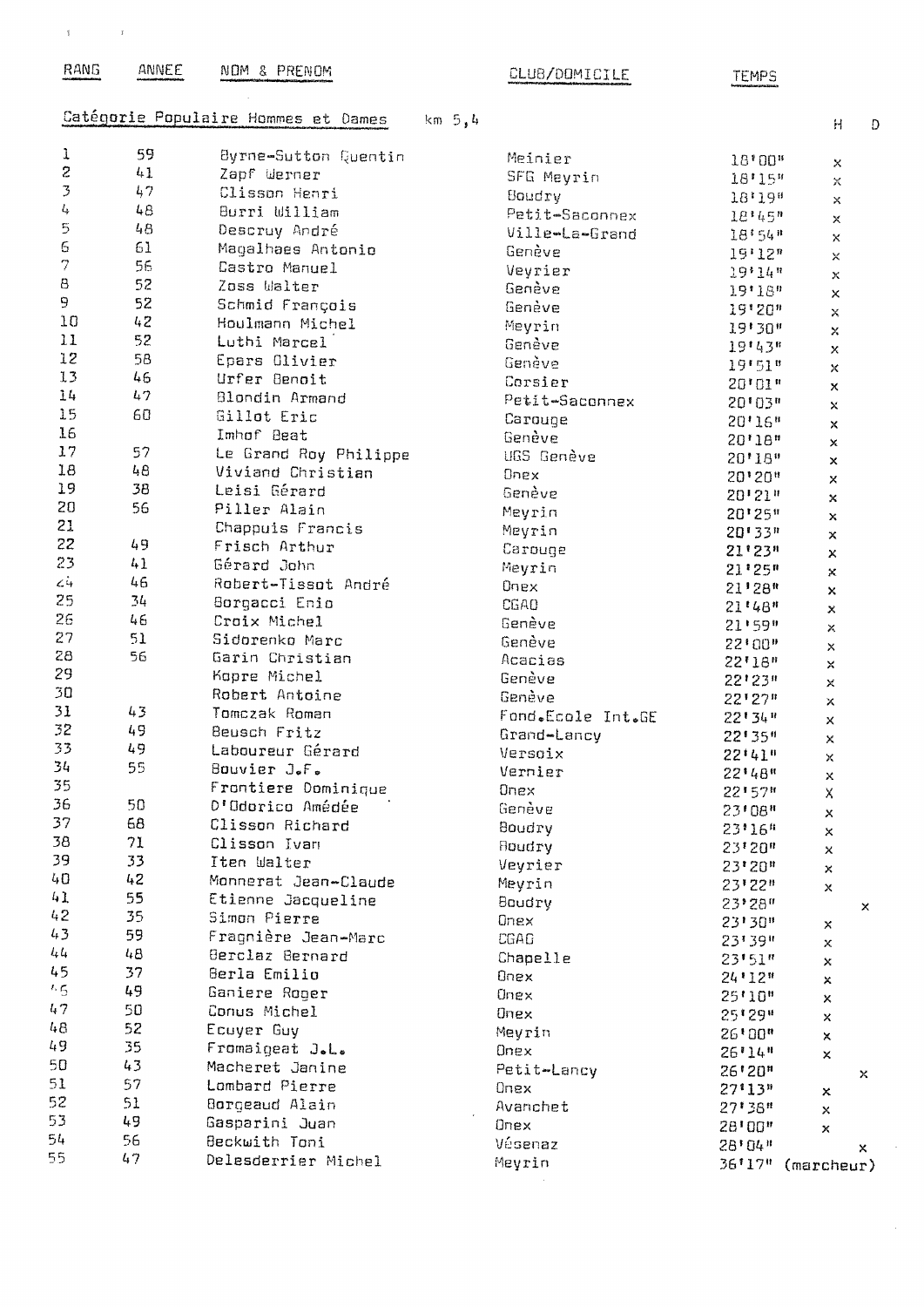| RANG             | DOS.                 | NOM.<br><b>&amp; PRENOM</b>  |
|------------------|----------------------|------------------------------|
|                  | Catégorie Ecoliers B | $km \; 1.8$                  |
| l.               | 173                  | Payot Jean-Luc               |
| 2.               | 206                  | Schopfer Emmanuel            |
| $\overline{3}_4$ | 199                  | Diemand Andreas              |
| 4.               | 172                  | Houlmann Christian           |
| 5.               | 203                  | Muller Frank                 |
| 6.6              | 169                  | Moro Alessio                 |
| 7.1              | 208                  | Vuadens Alain                |
| 8.               | 142                  | Amstutz Pierre               |
| 9.               | 146                  | Cogne Sébastien              |
| 10 <sub>o</sub>  | 222                  | Unsworth Rory                |
| 11.              | 188                  | Ronchi Jacques               |
| 12 <sub>o</sub>  | 149                  | Gay Philippe                 |
| 13.              | 159                  | Lambert Dominic              |
| 14 <sub>o</sub>  | 150                  | Magnena Gabriel              |
| 15.              | 155                  | Leu Christophe               |
| 16 <sub>o</sub>  | 217                  | Turler Marc                  |
| 17.              | 212                  | Clément Pascal               |
| 18.              | 210                  | Barrot Steve                 |
| 19.              | 171                  | Frohlich Ralph-Noël          |
| 20.              | 174                  | Conti Alain                  |
| 21.              | 194                  | Zuber Damien                 |
| $22 -$           | 186                  | Luisier Damien               |
| $23 -$           | 175                  | Taini Patrick                |
| 24.              | 214                  | Schwarz Xavier               |
| 25 <sub>o</sub>  | 187                  | Robert Christian             |
| 26.5             | 219                  | Reyl Charles                 |
| 27 <sub>e</sub>  | 181                  | Grant Jacques                |
| 28 <sub>e</sub>  | 184                  | Kramer Nicolas               |
| 29.              | 213                  | Drughetti Marc               |
| 30 <sub>o</sub>  | 211                  | Berchel Philippe             |
| 31.<br>32.       | 185                  | Luisier Christian            |
| 33 <sub>o</sub>  | 168                  | Mannier Yann                 |
| 34.5             | 182<br>157           | Grant Philippe               |
| 35.              | 166                  | Meli Stéphane<br>Mermod Yvan |
| 36 <sub>o</sub>  | 218                  | Pzambaz Stéphane             |
| 37 <sub>o</sub>  | 176                  | Anderson Eric-Vincent        |
| $38-$            | 158                  | Vodoz Pierre                 |
| 39 <sub>o</sub>  | 200                  | Harder Jan                   |
| 40 <sub>o</sub>  | 221                  | Meyer Michel                 |
| 41.              | 170                  | Spytek Jan                   |
| 42.              | 201                  | Magistra Alain               |
| 43.              | 207                  | Schubach Steve               |
| 44.7             | 156                  | Lutzelschwab Claude          |
| 45 <sub>e</sub>  | 161                  | Aeby Roland                  |
| 45.              | 162                  | Alcim Rudi                   |
| 47.              | 167                  | Molly Norbert                |
| 48.              | 209                  | Barrot Eric                  |
| 49.              | 189                  | Schedler Alain               |
| 50 <sub>o</sub>  | 148                  | Di Biagio Patrick            |
| 51.              | 147                  | Davet Jérôme                 |
| 52 <sub>o</sub>  | 177                  | Bulliard Philippe            |
| 53 <sub>e</sub>  | 153                  | Piscetta Emmanuel            |

 $\bar{\imath}$ 

| CLUB/DOMICILE |  |  |  |  |  |  |
|---------------|--|--|--|--|--|--|
|---------------|--|--|--|--|--|--|

TEMPS

 $\bar{z}$  $\bar{\mathcal{E}}$  $\frac{1}{2}$ 

| Meyrin                         | 6'20"                |
|--------------------------------|----------------------|
| SFG Jussy                      | 6137#                |
| SFG Jussy                      | 6*43*                |
| Meyrin                         | 6!47"                |
| <b>SFG</b> Jussy               | 6*52*                |
| Group.Sport.Chancy             | 6153#                |
| SFG<br>Jussy                   | 6!55"                |
| CGAO                           | 6'56"                |
| CGAO                           | 6157#                |
| SFG Ch <b>ê</b> ne             | 7"01"                |
| SFG Bernex-Confignon           | 7"05"                |
| CGAO                           | 7:05"                |
| Ecolint.                       | 71071                |
| CGAD                           | $7*10*$              |
| CHC                            | $7*11"$              |
| Stade Genève                   | 7'12"                |
| SFG Meyrin                     | 7!12"                |
| SFG Meyrin                     |                      |
| Meyrin                         | 7131                 |
| Onex                           | 7114"                |
|                                | 7*15#                |
| SFG Bernex-Confignon           | 7!17"                |
| <b>SFG</b><br>Bernex-Confignon | 7!19"                |
| Onex                           | 7'21''               |
| <b>SFG</b><br>Meyrin           | 71228                |
| <b>SFG</b><br>Bernex-Confignon | 7*23"                |
| Chêne                          | 7*23*                |
| SFG Bernex-Confignon           | 7124#                |
| SFG Bermex-Confignon           | 71241                |
| <b>SFG</b><br>Meyrin           | $7*25*$              |
| SFG Meyrin                     | 7.55                 |
| <b>SFG</b><br>Bernex-Canfignon | 71298                |
| Group.Sport.Chancy             | 7*29*                |
| SFG.<br>Bernex-Canfignan       | 7129#                |
| CHC                            | 7°30"                |
| Group.Sport.Chancy             | 7 32"                |
| Onex                           | 71331                |
| SFG Bernex-Confignon           | 7134 <mark>11</mark> |
| CHP                            | 7135"                |
| SFG Jussy                      | $7138$ ff            |
| CGAO                           | 7:41"                |
| Group.Sport.Dhancy             | 7.41n                |
| SFG Jussy                      | 71431                |
| SFG Jussy                      | 7146#                |
| CHC                            | 7149"                |
|                                | 7 58"                |
| Grand <b>-L</b> ancy           |                      |
| Group.Sport.Chancy             | 8103"                |
| Group.Sport.Chancy             | 8'03"                |
| SFG Meyrin                     | 8'05"                |
| SFG Bernex-Confignon           | 8'06"                |
| CGAD                           | 8113#                |
| CGAO                           | 8'14"                |
| SFG Bernex-Confignon           | 8'15"                |
| CGAO                           | $R$ il $R$           |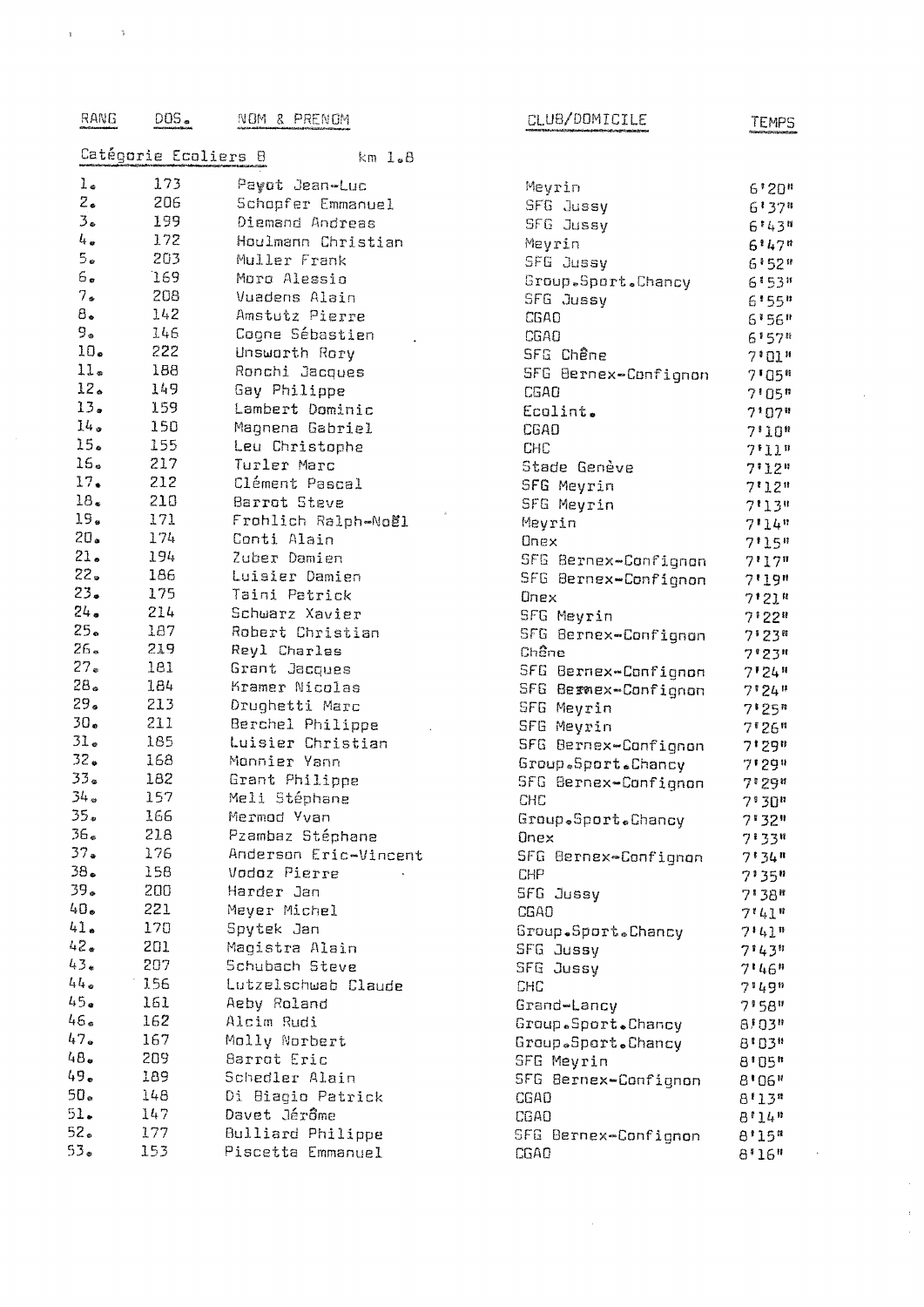| 54.              | 195 | Barbat Stéphane     | SFG Jus     |
|------------------|-----|---------------------|-------------|
| 55a              | 196 | Benedetto Uria      | SFG Jul     |
| 56.              | 151 | Martinelli Pascal   | CGAO.       |
| 5.7 <sub>o</sub> | 152 | Martinelli Stéphane | CGAO -      |
| 58.              | 217 | Turler Marc         | Stade (     |
| 59.              | 144 | Bossard Frédéric    | CGAO        |
| 60 <sub>•</sub>  | 180 | Duparc Xavier       | SFG Be:     |
| 61.              | 179 | Debrot Frédéric     | SFG Be:     |
| $62 -$           | 205 | Piquet Carlo        | SFG Ju:     |
| 63 <sub>o</sub>  | 192 | Vanderviet Pascal   | SFG Be      |
| $64 -$           | 145 | Calame François     | <b>CGAO</b> |
| 65.              | 198 | Bukmann Charles     | SFG Jus     |
| $66\bullet$      | 216 | Wilhem Damien       | SFG Mer     |
| 57 <sub>o</sub>  | 164 | Mansutti Andrea     | Group.      |
| 68 <sub>o</sub>  | 163 | Bagnoud Cédric      | Group.      |
| 69.              | 165 | Mao Alban           | Group.      |
| 70 <sub>o</sub>  | 202 | Magistra Didier     | SFG Ju      |

 $km \; 1.8$ 

Catégorie Ecoliers A

 $\epsilon$ 

 $\mathbf{r}$ 

297 Bucher Marc  $l<sub>z</sub>$ Turler Thomas  $2<sub>a</sub>$ 300 Bindschedler Olivier  $\overline{3}$ . 296 305 Paratte Frédéric  $L_{\rm{e}}$  $5.$ 281 Gut Jean-Luc 279  $6.$ Boixader Xavier  $7<sub>•</sub>$ 306 Hopkins William 268 Conti François  $\beta$ . 298 Croce Sandro  $9.5$  $10.$ 299 Lovo Yvan Diemand Christophe  $11.$ 293  $12.$ 295 Bequelin Olivier Bieri Cédric  $13<sub>e</sub>$ 283 285 Fuhrer Jean  $14.$  $15.$ 302 Stöcker Olivier  $16.$ Curat Thierry 269 282 Colombo Alexandre  $17.$ Baghdassarian Luc 18. 266 275 Stulz François 19.  $20<sub>o</sub>$ 273 Polcari David  $21.$ 303 Gaillard Jean-Pierre  $22.$ 289 Rindlisbacher Benoit Gretzer Patrick  $23.$ 287 Beausoleil Laurent 284  $24.$ Pelleorini Alain 272  $25.$ Zuffrey Christian 26. 292  $27<sub>°</sub>$ 304 Dewarrat Stéphane Narbona Javier 28. 278 Constantin Christian  $29<sub>°</sub>$ 267  $30<sub>o</sub>$ 276 Tinquely Denis  $31.$ Rindlisbacher Yves 290

Noverraz Claude

288

 $32<sub>o</sub>$ 

 $8'18''$ ssy  $8!20"$ ssy 8120#  $B$ <sup>121</sup> Genève  $8'23''$  $8°24"$ rnex-Confignon 8\*25\*  $8!29"$ rnex-Confignon 8'29" gsy  $8*30*$ rnex-Confignon  $8!40"$  $B$  ! 44 " ssy  $B^{t}49^{n}$ nirv 8'51" Sport.Chancy  $8!55"$ Sport.Chancy  $9*02*$ Sport.Chancy  $9!25"$ ssv

|        | Stade Genève         | 5148"                |
|--------|----------------------|----------------------|
|        | Stade Genève         | 6'19''               |
|        | Stade Genève         | 6!20"                |
| CGAD   |                      | 6*23*                |
| Genève |                      | 6127"                |
| CHC    |                      | 6!31"                |
|        | Interstar            | 6†34#                |
| CGAO   |                      | 6*36*                |
|        | Stade Genève         | 6*37*                |
|        | Stade Genève         | 6140"                |
|        | <b>SFG Jussy</b>     | 6!47"                |
|        | Stade Genève         | 6151"                |
|        | Group.Sport.Chancy   | 6!52"                |
| Onex   |                      | 6*59*                |
| CGAO   |                      | $7$ * 00"            |
| CGAO   |                      | 7'02''               |
| Genève |                      | 7!04"                |
| CGAO   |                      | 71071                |
| CGAO   |                      | 7!14"                |
| CGAO   |                      | 7168                 |
|        | SFC Chêne            | 7!17"                |
|        | SFG Bernex-Confignon | 7'21"                |
|        | SFG Bernex-Confignon | 71241                |
| Onex   |                      | 7*26"                |
| CGAO   |                      | 7 # 28 #             |
|        | SFG Bernex-Confignon | 7831#                |
| Chêne  |                      | 7*32"                |
|        | Châtelaine           | $7.140$ <sup>n</sup> |
| CGAO   |                      | 8'17"                |
| CGAO   |                      | 8152#                |
|        | SFG Bernex-Confignon | 8153"                |
| SFG    | Bernex-Confignon     | 8\$55#               |
|        |                      |                      |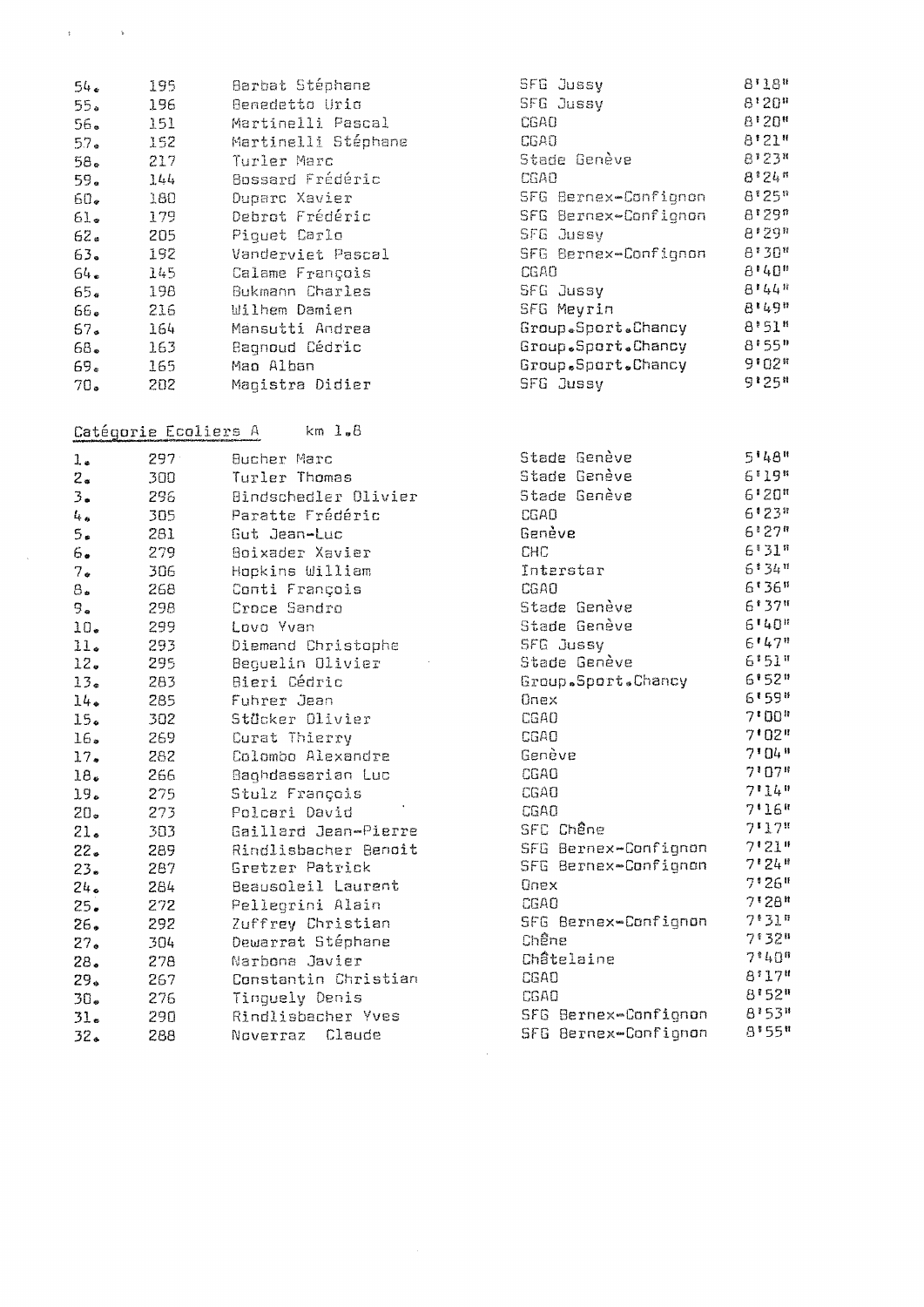| RANG           | DOS.               | NOM & PRENOM                                      | CLUB/DOMICILE                   | TEMPS                        |              |                |
|----------------|--------------------|---------------------------------------------------|---------------------------------|------------------------------|--------------|----------------|
|                |                    | Catégories écolières A & B<br>$km$ $l$ . $\theta$ |                                 |                              |              |                |
| 1.             | 256                | MULLER Eva                                        | $G_{\bullet}S_{\bullet}$ Chancy | 6!50"                        | А            |                |
| 2.             | 243                | BRAILLARD Lorraine                                | $C$ . $G$ . $A$ . Onex          | 6!55"                        | Д            |                |
| 3.             | 259                | SCHWEIZER Analk                                   | Onex                            | $7$ '00"                     | А            |                |
| $\n  l$        | 246                | GILLET Sandra                                     | $C_{*}G_{*}A_{*}$ Onex          | $7*01"$                      | Д            |                |
| 5.             | 249                | ZUND Simone                                       | Chêne-Bourg                     | 7!12"                        | Д            |                |
| 6.             | 250                | EICHER Paige                                      | Ecole Int.                      | 7!13"                        | А            |                |
| 7.             | 262                | BRICOUT Sandrine                                  | $C_*A_*$ Ambilly                | 71291                        | А            |                |
| 8.             | 252                | MONIER Agnes                                      | G.S. Chancy                     | 7:32"                        | А            |                |
| 9.             | 231                | <b>GIDDEY Anne</b>                                | S.F.G. Meyrin                   | 7:37"                        |              | $\mathsf B$    |
| 10.            | 253                | MORO Patricia                                     | G.S. Chancy                     | 7.46                         | $\mu$        |                |
| 11.            | 230                | REGAMEY Anne                                      | $C \cdot G \cdot A \cdot$ Onex  | B I U0 n                     |              | B              |
| 12.            | 235                | VANOTTI Mascia                                    | S.F.G. Meyrin                   | $B^{\dagger}$ $D5^{\dagger}$ |              | Β              |
| 13.            | 261                | GUIGNARD Carine                                   | $C•A•$ Ambilly                  | 8'19''                       | $\mathsf{A}$ |                |
| 14.            | 228                | CETTOUR-BARON Jasmine                             | $C_xG_xA_z$ Onex                | 8120"                        |              | $\mathsf B$    |
| 15.            | 260                | TINSLEY Anne                                      | Ecole Int.                      | 8!21"                        | А            |                |
| 16.            | 244                | BRONNIMANN Laurence                               | $C = G \cdot A$ . Onex          | 8!22"                        | А            |                |
| 17.            | 258                | MAZZOCUT Katia                                    | Chêne                           | 8!37"                        | Α            |                |
| 18.            | 251                | MANSUTTI Lilina                                   | <b>G.S Chancy</b>               | 8:41"                        | А            |                |
| 19.            | 245                | ERNE Florence                                     | $C_*G_*A_*$ Onex                | 8!53"                        | Д            |                |
| 20.            | 232                | ZAMBAZ Ester                                      | Onex                            | 91431                        |              | $\overline{B}$ |
| 21.            | 247                | PERRETEN Agnes                                    | $C_6G_*A_*$ Onex                | 91491                        | A            |                |
| 22.            | 257                | ZAFILAZA Ange-Marie                               | $C•G•A•$ Onex                   | 10'13"                       | $\mathsf{A}$ |                |
| 23.            | 234                | BARROETA Fabienne                                 | $C_6G_6A_6$ Onex                | 10'15''                      | А            |                |
| 24.            | 233                | DAVET Benedicte                                   | C.G.A. Onex                     | 11'13''                      |              | Β              |
|                | Catégorie cadets 8 |                                                   |                                 |                              |              |                |
| l.             | 326                | REYL François                                     | Chêne                           | 5!31"                        |              |                |
| 2.             | 323                | PITTET Dlivier                                    | Stade Genève                    | 51411                        |              |                |
| 3.             | 316                | MATTHEY Benoft                                    | $C•G•A•$ Onex                   | 5!46"                        |              |                |
| 4.             | 322                | <b>OSWALD John</b>                                | Stade Genève                    | $5!50$ <sup>#</sup>          |              |                |
| 5.             | 324                | SCHMID Patrick                                    | Stade Genève                    | 6!04"                        |              |                |
| 6.             | 313                | BERSIER Yves                                      | $C \cdot G \cdot A$ . Onex      | 6!04"                        |              |                |
| 7.             | 312                | TORINO André                                      | Bernex                          | 6!17"                        |              |                |
| 8.             | 320                | OSWALD Roland                                     | Onex                            | 6!24"                        |              |                |
| 9 <sub>z</sub> | 314                | PERRETEN Jean-Gabriel                             | $C - G - A$ . Onex              | 6!31"                        |              |                |
| 10.            | 321                | EICHENBERGER Patrick                              | S.F.G. Bernex-Conf.             | 6!33"                        |              |                |
| 11.            | 315                | HAYMOZ Pascal                                     | C.G.A. Onex                     | 6!33"                        |              |                |
| 12.            | 318                | LENDORMI Marc                                     | C.H. Châtelaine                 | 6!34"                        |              |                |
| 13.            | 327                | SCHWERI Jean-Marc                                 | Chêne                           | 6!57"                        |              |                |
| 14.            | 325                | MARTIGNANO Stephane                               | $C_eG_eA_e$ Onex                | 7!15"                        |              |                |
|                |                    |                                                   |                                 |                              |              |                |

 $\hat{\mathcal{L}}$ 

 $\mathbf{r}^{\left(1\right)}$  ,  $\mathbf{r}^{\left(2\right)}$  ,  $\mathbf{r}^{\left(3\right)}$  ,  $\mathbf{r}^{\left(4\right)}$ 

Fête de l'athlétisme su C.G.A. Onex ... Faîte de l'athlétisme au C.G.A. Onex ...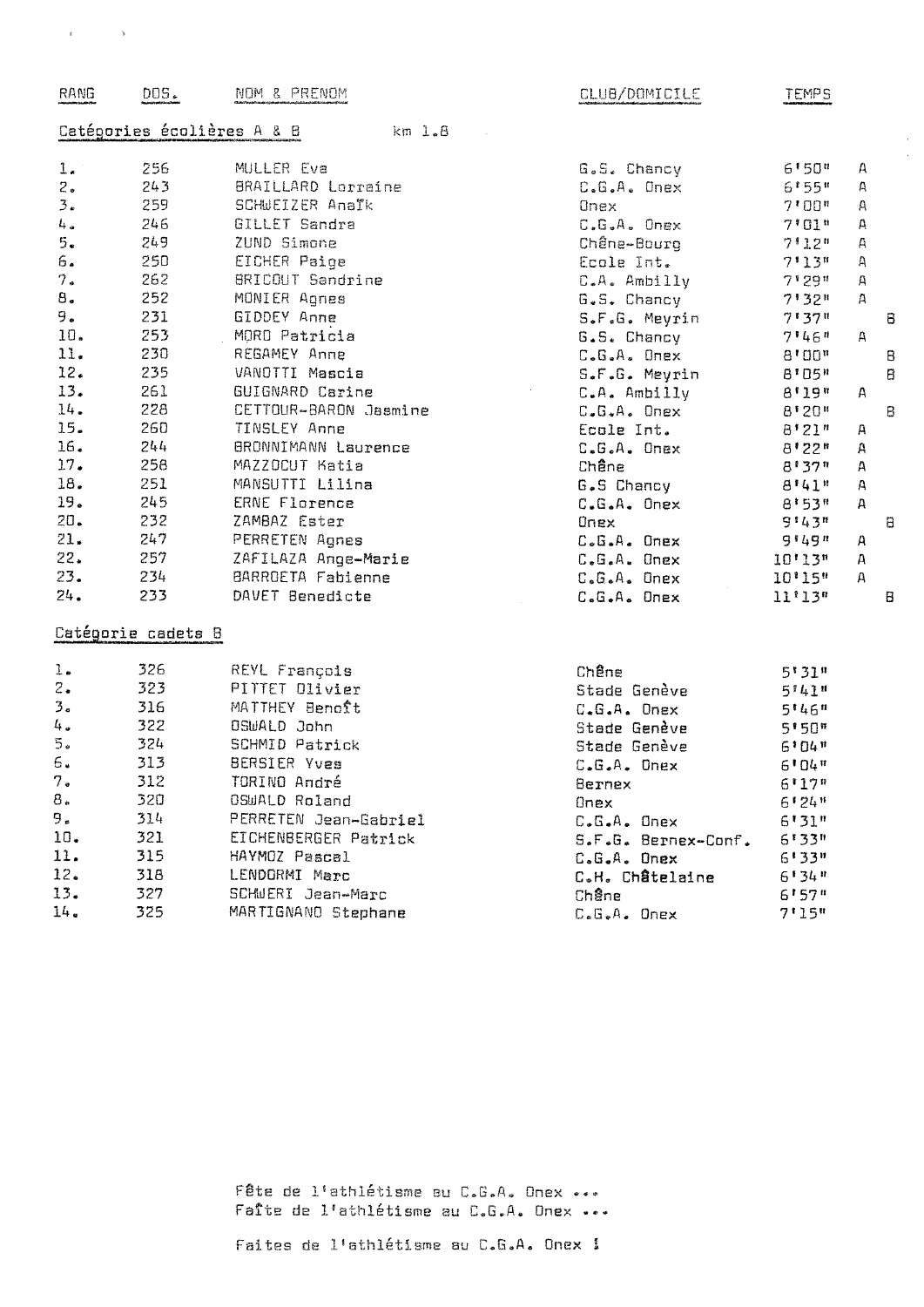CLUB/DOMICILE

**TEMPS** 

RANG DOS. NOM & PRENOM

 $\mathbf{y} = \mathbf{y} \in \mathbb{R}^{d \times d}$ 

#### Catégories cadettes B & A km 1,8

| $\pm a$ | 342. | THEILER Béatrice    | CGA Onex     | 6!34"     | -8             |
|---------|------|---------------------|--------------|-----------|----------------|
| $2 -$   | 344  | EICHER Leah         | Ecole Int.   | 6!40"     | B              |
| 3.1     | 346. | ABRIEL Fabienne     | Stade Genève | 7"01"     | $\overline{B}$ |
| 4.7     | 345  | LAMBERT Sarah       | Ecole Int.   | 7!23"     | $\theta$       |
| 5.      | 339  | ROCHAT Nathalie     | CGA Onex     | $7^{128}$ | $\overline{B}$ |
| 6.      | 359. | LOLLI Donatella     | CGA Onex     | $7*41"$   | А              |
| 7.      | 358  | FUSSLER Catherine   | CGA Onex     | 7142#     | A              |
| 8.      | 338  | FRAISSE Valérie     | CGA Onex     | 7.148n    | B              |
| 9.      | 361  | MADER Gaby          | Stade Genève | 8!31"     | A              |
| 10.     | 337  | CONSTANTIN Patricia | CGA Onex     | 8!54"     | B              |

#### Catégories Juniors et Seniors Fém.

| 1. | 409  | Gubler Eliane      | CAG    | 1314.211 S  |  |
|----|------|--------------------|--------|-------------|--|
|    | 410  | Menghetti Dorianne | CAG.   | $14'03''$ S |  |
| 3. | 408. | Mattias Linda      | Annecy | 16'28" S    |  |

|                          |     | Catégories cadets A & Juniors<br>$km$ $3,6$ |
|--------------------------|-----|---------------------------------------------|
|                          |     |                                             |
| 1.                       | 396 | ZOPPETTI David                              |
| 2.                       | 380 | WEBER Pierre                                |
| $\mathfrak{Z}_{\bullet}$ | 379 | RAPIN Bernard                               |
| 4.                       | 394 | SAUBERLI Eric                               |
| 5.                       | 393 | DIAS Antonio                                |
| б.                       | 373 | NARBONA David                               |
| 7.                       | 375 | COLOMBO Ruben                               |
| 8.                       | 374 | ABRIEL Hugues                               |
| 9.                       | 377 | PAMINGLE Dominique                          |
| lο.                      | 391 | JERIRI Moncef                               |
| 11.                      | 378 | RUNCHI François                             |
| 12.                      | 376 | <b>BOEHM Denis</b>                          |

| Stade Genève     | 11!54"        | ٦. |
|------------------|---------------|----|
| Stade Genève     | 11!59"<br>А   |    |
| Stade Genève     | 11'59"<br>А   |    |
| Stade Genève     | 12'25"        | J  |
| Genève           | 12'49"        | Ĵ. |
| Châtelaine       | $14*18*$<br>А |    |
| Genève           | 14134#<br>Д   |    |
| Genève           | 14'46"<br>А   |    |
| SFG Bernex-Conf. | 141530<br>Д   |    |
| Avanchet         | 15'25"        |    |
| SFG Bernex-Conf. | 17'103''<br>А |    |
| SFG Bernex-Conf. | 17'03''<br>А  |    |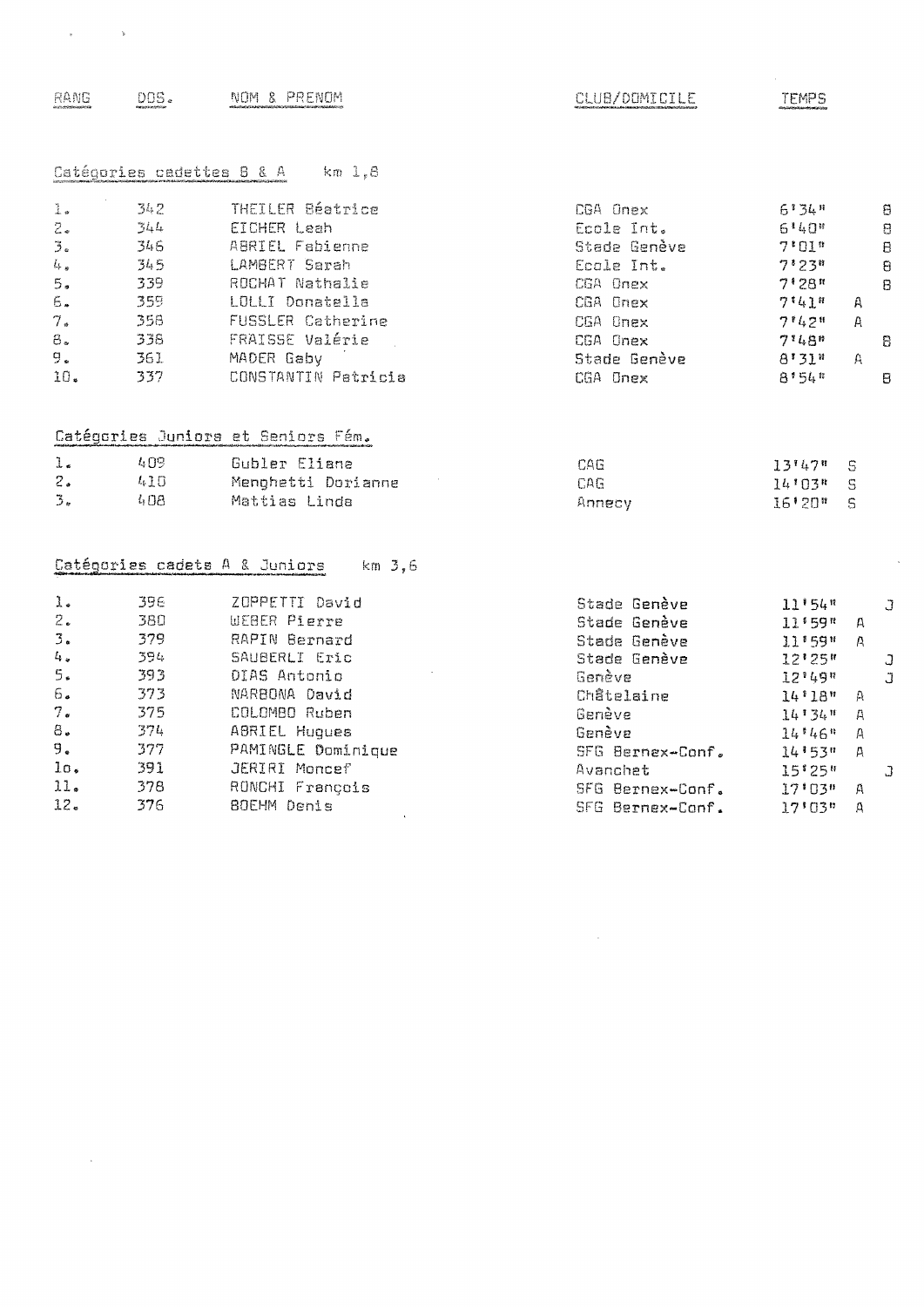|                    |            | Catégorie Séniors masc. + Vétérans I + Vétérans II | $km$ $9a0$    |                                     | 5.           | $\prod_{\text{otherwise}}$ | VII            |
|--------------------|------------|----------------------------------------------------|---------------|-------------------------------------|--------------|----------------------------|----------------|
| 1 <sub>o</sub>     | 474        | Haid Peter                                         | ST Berne      | $27$ <sup>1</sup> $26$ <sup>#</sup> | x            |                            |                |
| 2 <sup>o</sup>     | 425        | Gobet Pierre-André                                 | <b>Bulle</b>  | 271421                              | X.           |                            |                |
| $\mathbb{R}^3$     | 464        | Moser Albrecht                                     | ST Berne      | 271521                              | $\times$     |                            |                |
| $L_{\rm f}$ a      | 422        | Rosset Alain                                       | Aix-Les-Bains | 28136#                              | $\mathbb X$  |                            |                |
| 5 <sub>0</sub>     | 445        | Galli Peter                                        | Genève        | 28'48"                              | $\times$     |                            |                |
| $\mathsf{S}_\Phi$  | 473        | Martin Sylvestre                                   | Vernier       | 28155#                              | x            |                            |                |
| 7 <sub>°</sub>     | 475        | Coex Philip                                        | Stade Genève  | 29'03"                              | ×            |                            |                |
| $B_{\infty}$       | 443        | Baudet Jean-Louis                                  | Genève        | 29128 <sup>8</sup>                  | X            |                            |                |
| 9 <sub>o</sub>     | 530        | Assor Isaac                                        | Stade Genève  | 29146"                              |              | X                          |                |
| 10 <sub>o</sub>    | 479        | Bogey Camille                                      | Aix-Les-Bains | 30'17"                              | X            |                            |                |
| 11.                | 428        | Davel Christian                                    | CA Genève     | 30117"                              | X            |                            |                |
| 12 <sub>o</sub>    | 570        | Cattin Louis                                       | CHP           | 30'21"                              |              |                            | $\times$       |
| 13 <sub>o</sub>    | 478        | Peralini François                                  | Aix-Les-Bains | 30'26"                              | X            |                            |                |
| 14 <sub>o</sub>    | 477        | Laubscher André                                    | Uni Genève    | 30'28"                              | X            |                            |                |
| 15 <sub>e</sub>    | 551        | Tremblay Robert                                    | Annemasse     | 30129#                              |              |                            | ×              |
| 16.                | 435        | Delaloye Vincent                                   | CHP           | 30134#                              | Χ            |                            |                |
| 17 <sub>°</sub>    | 439        | Schwitzquebel Daniel                               | <b>CHP</b>    | $30!55$ <sup>n</sup>                | ×            |                            |                |
| 18.                | 471        | Bleasdale Martin                                   | Hillingdon AC | $30156$ <sup>11</sup>               | $\mu$        |                            |                |
| 19a                | 588        | Helbling Johann                                    | UGS           | 31'09"                              |              |                            | $\times$       |
| 20 <sub>o</sub>    | 521        | Deleaval Vincent                                   | Presinge      | 31'20"                              |              | Х                          |                |
| 21 <sub>o</sub>    | 468        | Gadella Sylvain                                    | Stade Genève  | 31'22"                              | $\times$     |                            |                |
| 22.                | 497        | Thevenoz Gérard                                    | CGA Onex      | 31'30"                              |              | ×                          |                |
| 23a                | 562        | Cossettini Renzo                                   | CGA Onex      | 31137#                              |              |                            | $\mathbb{X}^-$ |
| 24.5               | 476        | Haltinner Hans                                     | Stade Genève  | 31'40"                              | $\times$     |                            |                |
| 25.5               | 516        | Barrot Christian                                   | Meyrin        | 31147#                              |              | X                          |                |
|                    | 571        | Fischer Rodolphe                                   | CHP           | 31'52"                              |              |                            | $\rm \times$   |
| 26.                | 442        | Woeffray Christophe                                | Dardagny      | 31!53"                              | $\mathbb{X}$ |                            |                |
| 27 <sub>o</sub>    | 469        | Gurtner Alain                                      | Stade Genève  | 31'56"                              | $\mathbb X$  |                            |                |
| 28 <sub>o</sub>    | 431        | Fracheboud André                                   | Genève        | 32'03"                              |              |                            | $\times$       |
| 29.                | 437        | Meier René                                         | CHP           | 32115"                              | X            |                            |                |
| 30 <sub>o</sub>    | 424        | Zassa Raymond                                      | Bernex        | 32119#                              | $\times$     |                            |                |
| 31.                | 546        | Gavillet Sixte                                     | Aigle         | 32123#                              |              |                            | ×.             |
| 32 <sub>0</sub>    | 500        | Aubert Gér rd                                      | CHP           | 32129#                              |              | ×                          |                |
| 33 <sub>o</sub>    | 448        | Keller Markus                                      | Genève        | 32!32"                              | ×.           |                            |                |
| 34.                | 482        | Contin Denis                                       | CGA Onex      | 33'00"                              | $\times$     |                            |                |
| 35.                |            | Theiler Paul                                       | Petit-Lancy   | 33121"                              |              | Х                          |                |
| $36*$              | 520        | Juvin Claude                                       | Genève        | 33123#                              |              | $\times$                   |                |
| 37 <sub>e</sub>    | 506<br>578 | Benetti Arnold                                     | Laconnex      | 33'28"                              |              |                            | ×.             |
| 38 <sub>o</sub>    | 592        | Maeder Heinz                                       | Commugny      | 33'29"                              |              |                            | $\mathbb X$    |
| 39 <sub>e</sub>    | 523        | Steiner Eric                                       | Stade Genèvs  | 33'31"                              |              | ×                          |                |
| 40.                |            | Pharisa René                                       | Vesenaz       | 33132#                              |              |                            | X              |
| 41.                | 589        | Narbona Francisco                                  | Châtelaine    | $34.114$ <sup>8</sup>               |              | x                          |                |
| 42.5               | 499        |                                                    | Onex          | 34120"                              |              | $\times$                   |                |
| 43 <sub>e</sub>    | 518        | Matthey Bernard<br>Tavernier Didier                | SFG Jussy     | 34144                               | ×            |                            |                |
| $4\,h$ $_{\oplus}$ | 463        | Massot Robert                                      | Mies          | 34*47*                              | ×            |                            |                |
| 45.                | 455        |                                                    | CGA Onex      | 34157#                              |              |                            | $\times$       |
| 46.                | 555        | Armengol Albert                                    | CHP           | 35130"                              |              | X                          |                |
| 47 <sub>a</sub>    | 502        | Perone Simon                                       | SFG Chêne     | 35152#                              |              |                            | ×              |
| 48 <sub>o</sub>    | 585        | Sommer Walter                                      | Stade Genève  | 36102#                              | $\times$     |                            |                |
| 49.                | 467        | Degen Philippe                                     | AMF Genève    | 36128#                              | X            |                            |                |
| $50*$              | 480        | Roquand Denis                                      | Tannay        | 36*30"                              |              |                            | ×              |
| 51 <sub>o</sub>    | 595        | Bigler Peter                                       | Stade Genève  | 36 55 "                             |              | ×                          |                |
| 52.                | 528        | Rapin Claude                                       | Genève        | 36136#                              | $\times$     |                            |                |
| 53 <sub>o</sub>    | 481        | Mugnier Michel                                     |               |                                     |              |                            |                |

 $\label{eq:2} \varphi_{\rm{max}} = \frac{1}{\sqrt{2}} \sum_{i=1}^{\infty} \frac{1}{\sqrt{2}} \sum_{i=1}^{\infty} \frac{1}{\sqrt{2}} \sum_{i=1}^{\infty} \frac{1}{\sqrt{2}} \sum_{i=1}^{\infty} \frac{1}{\sqrt{2}} \sum_{i=1}^{\infty} \frac{1}{\sqrt{2}} \sum_{i=1}^{\infty} \frac{1}{\sqrt{2}} \sum_{i=1}^{\infty} \frac{1}{\sqrt{2}} \sum_{i=1}^{\infty} \frac{1}{\sqrt{2}} \sum_{i=1}^{\infty} \frac{1}{$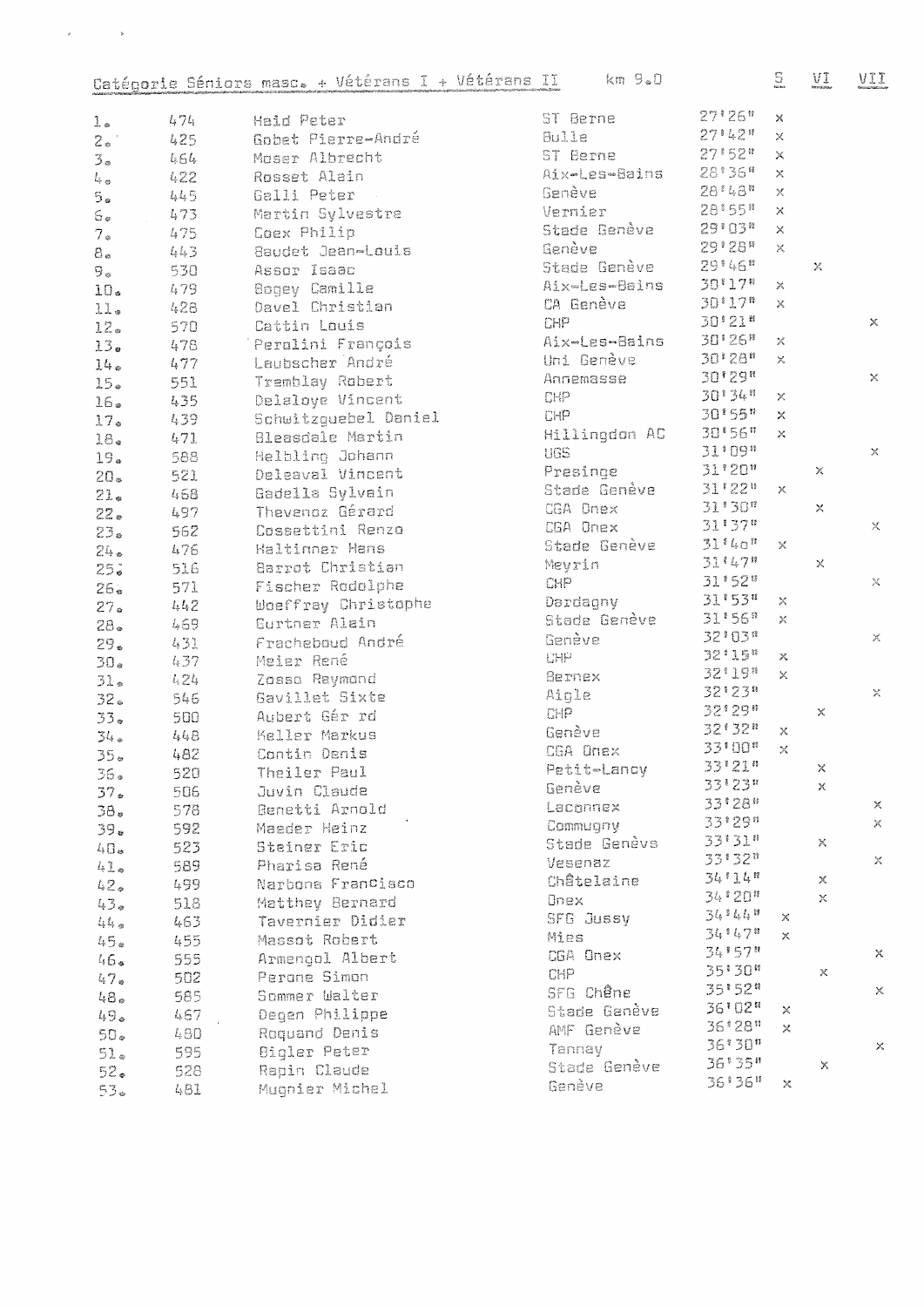| 36 8 4 2 8<br>$\mathbb{R}^{\prime}$<br>Le Lignon<br>Liaudet Claude<br>514<br>54.<br>36 1 4 2 #<br>$\mathbb{X}$<br>Onex<br>Oswald Henri<br>581<br>$55.$<br>36*44#<br>$\mathbb{X}$<br>Thônex<br>Biderbost André<br>587<br>56 <sub>e</sub><br>36*57*<br>$\mathcal{P}'$<br>Nyon<br>593<br>Panchaud Jacky<br>$57$ .<br>37:07*<br>$\mathbb{X}^{\mathbb{Z}}$<br>Anières<br>Gesterle Robert<br>550<br>58.<br>37122#<br>X<br>Stade St. Jean<br>Jouvenet Freddy<br>529<br>$\mathbb{S} \mathbb{S}$ .<br>37126#<br>$\times$<br>Puplinge<br>Knecht Max<br>526<br>50.<br>37126#<br>X<br>Genève<br>Dell'Adnese Danco<br>4.44<br>61.<br>37134#<br>$\mathcal{A}_\mathrm{c}$<br>Coppey<br>Perret Philipps<br>504<br>62.<br>37'36"<br>$\mathbb X$<br>Petit-Lancy<br>Macheret René<br>519<br>63.<br>37:41"<br>X<br>Sézendve<br>Musy Pierre<br>584<br>64.<br>37145#<br>X<br>CGAO<br>Davet Alain<br>494<br>65.<br>37:47"<br>$\mathbb{X}$<br>SFG Jussy<br>Chaillot John<br>458<br>55.<br>37158 <sup>8</sup><br>X.<br>Annecy<br>Marie Pierre<br>423<br>67 <sub>e</sub><br>38133#<br>$\mathbb X$<br>Genève<br>Haisch J.<br>446<br>68.<br>38136#<br>Genève<br>x<br>Thiebaud Michel<br>576<br>69.<br>38155#<br>$\mathbb X$<br>Meyrin<br>Bard André<br>515<br>70.<br>39'08"<br>X<br>Versoix<br>Pack Jeffrey<br>525<br>$71.$<br>39120m<br>$\mathbb X$<br>De Battista Jean-Claude Derdagny<br>441<br>72.<br>391248<br>$\mathbb{X}$<br>Onex<br>Séjalon Pierre<br>73.<br>527<br>39133#<br>$\mathcal{N}$<br>Plan-les-Ouates<br>Burkle Henri<br>582<br>74.<br>40'11"<br>$\mathbb{X}$<br>AC Avully<br>Robert Jean-Claude<br>552<br>75.<br>40'13"<br>$\mathbb X$<br>CGAO<br>Sandoz Thierry<br>472<br>76.<br>40*37#<br>Х<br><b>Genève</b><br>Hopkins Mike<br>532<br>77.<br>40143#<br>X<br>Grand-Lancy<br>Aubert Jean-Luc<br>512<br>78.<br>40'57"<br>$\mathcal{E}$<br>Sorex<br>Coppen Jean<br>553<br>79.<br>$\mathcal{R}$<br>41*01*<br>Savigny<br>Dingler Jean<br>563<br>80.<br>41'07"<br>$\mathbb{X}$<br>Genève<br>591<br>Pal Mathias<br>81.<br>41165<br>$\mathbb{X}$<br>Crassy<br>Steels David<br>$57\,\%$<br>82.4<br>42*54*<br>$\mathbb{R}^2$<br>Genève<br>Stanesa Thomas<br>508<br>83.<br>43104"<br>X<br>Le Lignon<br>Avolio Giuseppe<br>453<br>84.<br>431345<br>x<br>Grand-Lancy<br>Schneider Daniel<br>590<br>85.<br>45126#<br>$\mathbb{X}^2$<br>Grand-Lancy<br>Dafniet Robert<br>577<br>86.<br>45146"<br>×<br>Genève<br>Trachsel Jean-Claude<br>509<br>87.<br>45*52*<br>$\mathbb{X}$<br>Genève<br>Ungar Gérald<br>510<br>88.<br>47116#<br>$\asymp$<br>CSP Lausanne<br>Tauxe Roland<br>574<br>89.<br>50126*<br>$\mathbb{X}$ |     |     | Catégorie Senionamasc. + Vétérans I + Vétérans II |        | km9.0 | $\mathbb{S}$<br>.<br>Autor | WI<br>mana | WI)<br><b>GREVADE ARE</b> |
|---------------------------------------------------------------------------------------------------------------------------------------------------------------------------------------------------------------------------------------------------------------------------------------------------------------------------------------------------------------------------------------------------------------------------------------------------------------------------------------------------------------------------------------------------------------------------------------------------------------------------------------------------------------------------------------------------------------------------------------------------------------------------------------------------------------------------------------------------------------------------------------------------------------------------------------------------------------------------------------------------------------------------------------------------------------------------------------------------------------------------------------------------------------------------------------------------------------------------------------------------------------------------------------------------------------------------------------------------------------------------------------------------------------------------------------------------------------------------------------------------------------------------------------------------------------------------------------------------------------------------------------------------------------------------------------------------------------------------------------------------------------------------------------------------------------------------------------------------------------------------------------------------------------------------------------------------------------------------------------------------------------------------------------------------------------------------------------------------------------------------------------------------------------------------------------------------------------------------------------------------------------------------------------------------------------------------------------------------------------------------------------------------------------------------------------------------------------------------------------------------------------------------------------------------------------------------------------------|-----|-----|---------------------------------------------------|--------|-------|----------------------------|------------|---------------------------|
|                                                                                                                                                                                                                                                                                                                                                                                                                                                                                                                                                                                                                                                                                                                                                                                                                                                                                                                                                                                                                                                                                                                                                                                                                                                                                                                                                                                                                                                                                                                                                                                                                                                                                                                                                                                                                                                                                                                                                                                                                                                                                                                                                                                                                                                                                                                                                                                                                                                                                                                                                                                             |     |     |                                                   |        |       |                            |            |                           |
|                                                                                                                                                                                                                                                                                                                                                                                                                                                                                                                                                                                                                                                                                                                                                                                                                                                                                                                                                                                                                                                                                                                                                                                                                                                                                                                                                                                                                                                                                                                                                                                                                                                                                                                                                                                                                                                                                                                                                                                                                                                                                                                                                                                                                                                                                                                                                                                                                                                                                                                                                                                             |     |     |                                                   |        |       |                            |            |                           |
|                                                                                                                                                                                                                                                                                                                                                                                                                                                                                                                                                                                                                                                                                                                                                                                                                                                                                                                                                                                                                                                                                                                                                                                                                                                                                                                                                                                                                                                                                                                                                                                                                                                                                                                                                                                                                                                                                                                                                                                                                                                                                                                                                                                                                                                                                                                                                                                                                                                                                                                                                                                             |     |     |                                                   |        |       |                            |            |                           |
|                                                                                                                                                                                                                                                                                                                                                                                                                                                                                                                                                                                                                                                                                                                                                                                                                                                                                                                                                                                                                                                                                                                                                                                                                                                                                                                                                                                                                                                                                                                                                                                                                                                                                                                                                                                                                                                                                                                                                                                                                                                                                                                                                                                                                                                                                                                                                                                                                                                                                                                                                                                             |     |     |                                                   |        |       |                            |            |                           |
|                                                                                                                                                                                                                                                                                                                                                                                                                                                                                                                                                                                                                                                                                                                                                                                                                                                                                                                                                                                                                                                                                                                                                                                                                                                                                                                                                                                                                                                                                                                                                                                                                                                                                                                                                                                                                                                                                                                                                                                                                                                                                                                                                                                                                                                                                                                                                                                                                                                                                                                                                                                             |     |     |                                                   |        |       |                            |            |                           |
|                                                                                                                                                                                                                                                                                                                                                                                                                                                                                                                                                                                                                                                                                                                                                                                                                                                                                                                                                                                                                                                                                                                                                                                                                                                                                                                                                                                                                                                                                                                                                                                                                                                                                                                                                                                                                                                                                                                                                                                                                                                                                                                                                                                                                                                                                                                                                                                                                                                                                                                                                                                             |     |     |                                                   |        |       |                            |            |                           |
|                                                                                                                                                                                                                                                                                                                                                                                                                                                                                                                                                                                                                                                                                                                                                                                                                                                                                                                                                                                                                                                                                                                                                                                                                                                                                                                                                                                                                                                                                                                                                                                                                                                                                                                                                                                                                                                                                                                                                                                                                                                                                                                                                                                                                                                                                                                                                                                                                                                                                                                                                                                             |     |     |                                                   |        |       |                            |            |                           |
|                                                                                                                                                                                                                                                                                                                                                                                                                                                                                                                                                                                                                                                                                                                                                                                                                                                                                                                                                                                                                                                                                                                                                                                                                                                                                                                                                                                                                                                                                                                                                                                                                                                                                                                                                                                                                                                                                                                                                                                                                                                                                                                                                                                                                                                                                                                                                                                                                                                                                                                                                                                             |     |     |                                                   |        |       |                            |            |                           |
|                                                                                                                                                                                                                                                                                                                                                                                                                                                                                                                                                                                                                                                                                                                                                                                                                                                                                                                                                                                                                                                                                                                                                                                                                                                                                                                                                                                                                                                                                                                                                                                                                                                                                                                                                                                                                                                                                                                                                                                                                                                                                                                                                                                                                                                                                                                                                                                                                                                                                                                                                                                             |     |     |                                                   |        |       |                            |            |                           |
|                                                                                                                                                                                                                                                                                                                                                                                                                                                                                                                                                                                                                                                                                                                                                                                                                                                                                                                                                                                                                                                                                                                                                                                                                                                                                                                                                                                                                                                                                                                                                                                                                                                                                                                                                                                                                                                                                                                                                                                                                                                                                                                                                                                                                                                                                                                                                                                                                                                                                                                                                                                             |     |     |                                                   |        |       |                            |            |                           |
|                                                                                                                                                                                                                                                                                                                                                                                                                                                                                                                                                                                                                                                                                                                                                                                                                                                                                                                                                                                                                                                                                                                                                                                                                                                                                                                                                                                                                                                                                                                                                                                                                                                                                                                                                                                                                                                                                                                                                                                                                                                                                                                                                                                                                                                                                                                                                                                                                                                                                                                                                                                             |     |     |                                                   |        |       |                            |            |                           |
|                                                                                                                                                                                                                                                                                                                                                                                                                                                                                                                                                                                                                                                                                                                                                                                                                                                                                                                                                                                                                                                                                                                                                                                                                                                                                                                                                                                                                                                                                                                                                                                                                                                                                                                                                                                                                                                                                                                                                                                                                                                                                                                                                                                                                                                                                                                                                                                                                                                                                                                                                                                             |     |     |                                                   |        |       |                            |            |                           |
|                                                                                                                                                                                                                                                                                                                                                                                                                                                                                                                                                                                                                                                                                                                                                                                                                                                                                                                                                                                                                                                                                                                                                                                                                                                                                                                                                                                                                                                                                                                                                                                                                                                                                                                                                                                                                                                                                                                                                                                                                                                                                                                                                                                                                                                                                                                                                                                                                                                                                                                                                                                             |     |     |                                                   |        |       |                            |            |                           |
|                                                                                                                                                                                                                                                                                                                                                                                                                                                                                                                                                                                                                                                                                                                                                                                                                                                                                                                                                                                                                                                                                                                                                                                                                                                                                                                                                                                                                                                                                                                                                                                                                                                                                                                                                                                                                                                                                                                                                                                                                                                                                                                                                                                                                                                                                                                                                                                                                                                                                                                                                                                             |     |     |                                                   |        |       |                            |            |                           |
|                                                                                                                                                                                                                                                                                                                                                                                                                                                                                                                                                                                                                                                                                                                                                                                                                                                                                                                                                                                                                                                                                                                                                                                                                                                                                                                                                                                                                                                                                                                                                                                                                                                                                                                                                                                                                                                                                                                                                                                                                                                                                                                                                                                                                                                                                                                                                                                                                                                                                                                                                                                             |     |     |                                                   |        |       |                            |            |                           |
|                                                                                                                                                                                                                                                                                                                                                                                                                                                                                                                                                                                                                                                                                                                                                                                                                                                                                                                                                                                                                                                                                                                                                                                                                                                                                                                                                                                                                                                                                                                                                                                                                                                                                                                                                                                                                                                                                                                                                                                                                                                                                                                                                                                                                                                                                                                                                                                                                                                                                                                                                                                             |     |     |                                                   |        |       |                            |            |                           |
|                                                                                                                                                                                                                                                                                                                                                                                                                                                                                                                                                                                                                                                                                                                                                                                                                                                                                                                                                                                                                                                                                                                                                                                                                                                                                                                                                                                                                                                                                                                                                                                                                                                                                                                                                                                                                                                                                                                                                                                                                                                                                                                                                                                                                                                                                                                                                                                                                                                                                                                                                                                             |     |     |                                                   |        |       |                            |            |                           |
|                                                                                                                                                                                                                                                                                                                                                                                                                                                                                                                                                                                                                                                                                                                                                                                                                                                                                                                                                                                                                                                                                                                                                                                                                                                                                                                                                                                                                                                                                                                                                                                                                                                                                                                                                                                                                                                                                                                                                                                                                                                                                                                                                                                                                                                                                                                                                                                                                                                                                                                                                                                             |     |     |                                                   |        |       |                            |            |                           |
|                                                                                                                                                                                                                                                                                                                                                                                                                                                                                                                                                                                                                                                                                                                                                                                                                                                                                                                                                                                                                                                                                                                                                                                                                                                                                                                                                                                                                                                                                                                                                                                                                                                                                                                                                                                                                                                                                                                                                                                                                                                                                                                                                                                                                                                                                                                                                                                                                                                                                                                                                                                             |     |     |                                                   |        |       |                            |            |                           |
|                                                                                                                                                                                                                                                                                                                                                                                                                                                                                                                                                                                                                                                                                                                                                                                                                                                                                                                                                                                                                                                                                                                                                                                                                                                                                                                                                                                                                                                                                                                                                                                                                                                                                                                                                                                                                                                                                                                                                                                                                                                                                                                                                                                                                                                                                                                                                                                                                                                                                                                                                                                             |     |     |                                                   |        |       |                            |            |                           |
|                                                                                                                                                                                                                                                                                                                                                                                                                                                                                                                                                                                                                                                                                                                                                                                                                                                                                                                                                                                                                                                                                                                                                                                                                                                                                                                                                                                                                                                                                                                                                                                                                                                                                                                                                                                                                                                                                                                                                                                                                                                                                                                                                                                                                                                                                                                                                                                                                                                                                                                                                                                             |     |     |                                                   |        |       |                            |            |                           |
|                                                                                                                                                                                                                                                                                                                                                                                                                                                                                                                                                                                                                                                                                                                                                                                                                                                                                                                                                                                                                                                                                                                                                                                                                                                                                                                                                                                                                                                                                                                                                                                                                                                                                                                                                                                                                                                                                                                                                                                                                                                                                                                                                                                                                                                                                                                                                                                                                                                                                                                                                                                             |     |     |                                                   |        |       |                            |            |                           |
|                                                                                                                                                                                                                                                                                                                                                                                                                                                                                                                                                                                                                                                                                                                                                                                                                                                                                                                                                                                                                                                                                                                                                                                                                                                                                                                                                                                                                                                                                                                                                                                                                                                                                                                                                                                                                                                                                                                                                                                                                                                                                                                                                                                                                                                                                                                                                                                                                                                                                                                                                                                             |     |     |                                                   |        |       |                            |            |                           |
|                                                                                                                                                                                                                                                                                                                                                                                                                                                                                                                                                                                                                                                                                                                                                                                                                                                                                                                                                                                                                                                                                                                                                                                                                                                                                                                                                                                                                                                                                                                                                                                                                                                                                                                                                                                                                                                                                                                                                                                                                                                                                                                                                                                                                                                                                                                                                                                                                                                                                                                                                                                             |     |     |                                                   |        |       |                            |            |                           |
|                                                                                                                                                                                                                                                                                                                                                                                                                                                                                                                                                                                                                                                                                                                                                                                                                                                                                                                                                                                                                                                                                                                                                                                                                                                                                                                                                                                                                                                                                                                                                                                                                                                                                                                                                                                                                                                                                                                                                                                                                                                                                                                                                                                                                                                                                                                                                                                                                                                                                                                                                                                             |     |     |                                                   |        |       |                            |            |                           |
|                                                                                                                                                                                                                                                                                                                                                                                                                                                                                                                                                                                                                                                                                                                                                                                                                                                                                                                                                                                                                                                                                                                                                                                                                                                                                                                                                                                                                                                                                                                                                                                                                                                                                                                                                                                                                                                                                                                                                                                                                                                                                                                                                                                                                                                                                                                                                                                                                                                                                                                                                                                             |     |     |                                                   |        |       |                            |            |                           |
|                                                                                                                                                                                                                                                                                                                                                                                                                                                                                                                                                                                                                                                                                                                                                                                                                                                                                                                                                                                                                                                                                                                                                                                                                                                                                                                                                                                                                                                                                                                                                                                                                                                                                                                                                                                                                                                                                                                                                                                                                                                                                                                                                                                                                                                                                                                                                                                                                                                                                                                                                                                             |     |     |                                                   |        |       |                            |            |                           |
|                                                                                                                                                                                                                                                                                                                                                                                                                                                                                                                                                                                                                                                                                                                                                                                                                                                                                                                                                                                                                                                                                                                                                                                                                                                                                                                                                                                                                                                                                                                                                                                                                                                                                                                                                                                                                                                                                                                                                                                                                                                                                                                                                                                                                                                                                                                                                                                                                                                                                                                                                                                             |     |     |                                                   |        |       |                            |            |                           |
|                                                                                                                                                                                                                                                                                                                                                                                                                                                                                                                                                                                                                                                                                                                                                                                                                                                                                                                                                                                                                                                                                                                                                                                                                                                                                                                                                                                                                                                                                                                                                                                                                                                                                                                                                                                                                                                                                                                                                                                                                                                                                                                                                                                                                                                                                                                                                                                                                                                                                                                                                                                             |     |     |                                                   |        |       |                            |            |                           |
|                                                                                                                                                                                                                                                                                                                                                                                                                                                                                                                                                                                                                                                                                                                                                                                                                                                                                                                                                                                                                                                                                                                                                                                                                                                                                                                                                                                                                                                                                                                                                                                                                                                                                                                                                                                                                                                                                                                                                                                                                                                                                                                                                                                                                                                                                                                                                                                                                                                                                                                                                                                             |     |     |                                                   |        |       |                            |            |                           |
|                                                                                                                                                                                                                                                                                                                                                                                                                                                                                                                                                                                                                                                                                                                                                                                                                                                                                                                                                                                                                                                                                                                                                                                                                                                                                                                                                                                                                                                                                                                                                                                                                                                                                                                                                                                                                                                                                                                                                                                                                                                                                                                                                                                                                                                                                                                                                                                                                                                                                                                                                                                             |     |     |                                                   |        |       |                            |            |                           |
|                                                                                                                                                                                                                                                                                                                                                                                                                                                                                                                                                                                                                                                                                                                                                                                                                                                                                                                                                                                                                                                                                                                                                                                                                                                                                                                                                                                                                                                                                                                                                                                                                                                                                                                                                                                                                                                                                                                                                                                                                                                                                                                                                                                                                                                                                                                                                                                                                                                                                                                                                                                             |     |     |                                                   |        |       |                            |            |                           |
|                                                                                                                                                                                                                                                                                                                                                                                                                                                                                                                                                                                                                                                                                                                                                                                                                                                                                                                                                                                                                                                                                                                                                                                                                                                                                                                                                                                                                                                                                                                                                                                                                                                                                                                                                                                                                                                                                                                                                                                                                                                                                                                                                                                                                                                                                                                                                                                                                                                                                                                                                                                             |     |     |                                                   |        |       |                            |            |                           |
|                                                                                                                                                                                                                                                                                                                                                                                                                                                                                                                                                                                                                                                                                                                                                                                                                                                                                                                                                                                                                                                                                                                                                                                                                                                                                                                                                                                                                                                                                                                                                                                                                                                                                                                                                                                                                                                                                                                                                                                                                                                                                                                                                                                                                                                                                                                                                                                                                                                                                                                                                                                             |     |     |                                                   |        |       |                            |            |                           |
|                                                                                                                                                                                                                                                                                                                                                                                                                                                                                                                                                                                                                                                                                                                                                                                                                                                                                                                                                                                                                                                                                                                                                                                                                                                                                                                                                                                                                                                                                                                                                                                                                                                                                                                                                                                                                                                                                                                                                                                                                                                                                                                                                                                                                                                                                                                                                                                                                                                                                                                                                                                             |     |     |                                                   |        |       |                            |            |                           |
|                                                                                                                                                                                                                                                                                                                                                                                                                                                                                                                                                                                                                                                                                                                                                                                                                                                                                                                                                                                                                                                                                                                                                                                                                                                                                                                                                                                                                                                                                                                                                                                                                                                                                                                                                                                                                                                                                                                                                                                                                                                                                                                                                                                                                                                                                                                                                                                                                                                                                                                                                                                             |     |     |                                                   |        |       |                            |            |                           |
|                                                                                                                                                                                                                                                                                                                                                                                                                                                                                                                                                                                                                                                                                                                                                                                                                                                                                                                                                                                                                                                                                                                                                                                                                                                                                                                                                                                                                                                                                                                                                                                                                                                                                                                                                                                                                                                                                                                                                                                                                                                                                                                                                                                                                                                                                                                                                                                                                                                                                                                                                                                             | 90. | 594 | Corazza Gaston                                    | Genève |       |                            |            |                           |

 $\label{eq:2.1} \frac{1}{\sqrt{2}}\int_{\mathbb{R}^3}\frac{1}{\sqrt{2}}\left(\frac{1}{\sqrt{2}}\right)^2\frac{1}{\sqrt{2}}\left(\frac{1}{\sqrt{2}}\right)^2\frac{1}{\sqrt{2}}\left(\frac{1}{\sqrt{2}}\right)^2.$ 

 $\label{eq:2} \mathcal{L} = \left\{ \begin{array}{ll} \mathcal{L}_{\text{max}}(\mathbf{y}) & \mathcal{L}_{\text{max}}(\mathbf{y}) \\ \mathcal{L}_{\text{max}}(\mathbf{y}) & \mathcal{L}_{\text{max}}(\mathbf{y}) \end{array} \right.$